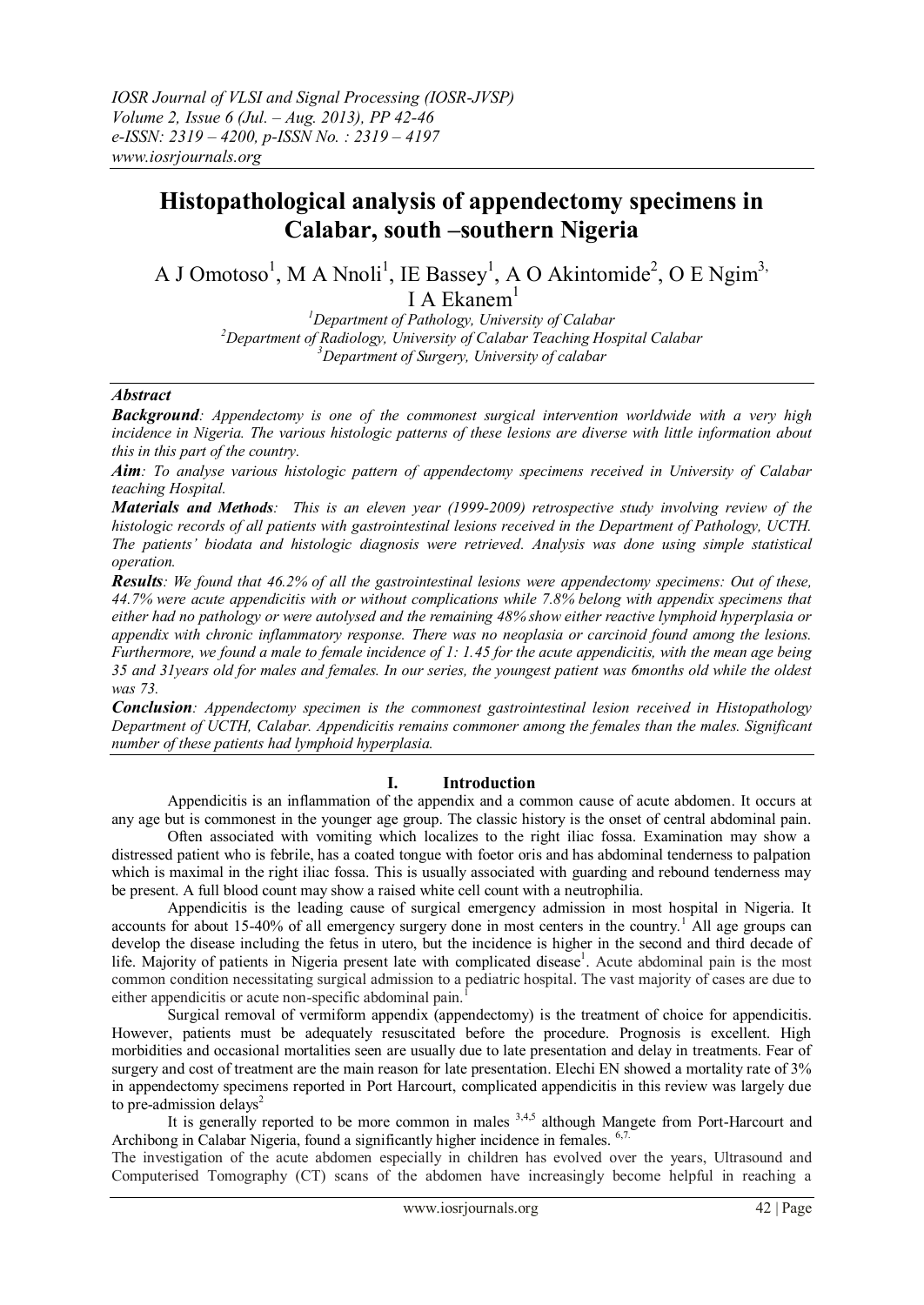diagnosis, placing radiologists at the forefront of the evaluation and diagnosis of acute right lower quadrant abdominal problems.<sup>8</sup> Although some worry on the widespread use of CT in children has been expressed concerning radiation. The reported sensitivity of ultrasound varies between 87 and 95% vs 95-97% for helical CT while the specificity ranges between 85 and 98% for ultrasound and 94 and 97% for helical CT.<sup>1,8</sup>

Taurous et al<sup>9</sup> concluded that Ultrasonography is still a useful tool in the diagnosis of acute appendicitis in spite of sophisticated investigations like CT abdomen and laparoscopy; thus, reducing the cost of treatment and preventing negative laparotomies.

Ultrasound criteria for the diagnosis of acute appendicitis include the identification of tubular, non compressive, aperistaltic bowel which demonstrates a connection with caecum and blind terminal. Others include measurement of the antero-posterior diameter, mural thickness, and width of peri-appendicular fat tissue. These are highly significant ultrasound criteria in the evaluation of the appendix inflammation level.<sup>10</sup>

CT is a complementary tool<sup>1</sup> but in the developing nations like Nigeria these imaging tools may not be accessible or affordable by the patient.

#### **II. Methodology**

Archives of the UCTH Histopathology for the Alimentary canal lesions were extracted and appendectomy lesions sieved from them; this spanned the 11-year period from 1999- 2009. The information extracted included patients' Histology/lab numbers, age, sex, and histopathologic diagnosis. The data obtained were then analyzed by simple statistical method.

EXCLUSION CRITERIA: Patients with inadequate demographic information were excluded from the study.

#### **III. Result**

A total of 712 gastrointestinal specimens were received in the reception of the pathology department of UCTH, Calabar during the study period, 329 of the specimens were appendectomy lesion. This makes appendectomy specimen the leading surgical material received with 46.2%. An average of 30 appendectomy specimens was received annually.

| S/no           | Year         | Total no of Appendix<br>specimen | Total no of Alimentary Percentage %<br>tract specimen. |       |
|----------------|--------------|----------------------------------|--------------------------------------------------------|-------|
| $\mathbf{1}$   | 1999         | 12                               | 30                                                     | 40    |
| $\overline{2}$ | 2000         | 28                               | 56                                                     | 50    |
| 3              | 2001         | 23                               | 46                                                     | 50    |
| $\overline{4}$ | 2002         | 10                               | 40                                                     | 25    |
| 5              | 2003         | 31                               | 54                                                     | 57.41 |
| 6              | 2004         | 23                               | 58                                                     | 39.66 |
| 7              | 2005         | 15                               | 41                                                     | 36.59 |
| 8              | 2006         | 34                               | 63                                                     | 53.97 |
| 9              | 2007         | 55                               | 105                                                    | 52.38 |
| 10             | 2008         | 49                               | 100                                                    | 49    |
| 11             | 2009         | 51                               | 119                                                    | 42.86 |
|                | <b>TOTAL</b> | 329                              | 712                                                    |       |

**Table 1** Annual Incidence of Appendectomy and gastrointestinal specimens

There was female preponderance in the appendectomy specimens with male to female ratio of 1:1.2. Acute appendicitis with or without complication is seen more among the male folds so also are chronic inflammatory lesions.

Four cases of schistosoma appendicitis were seen during the study period and these cases were only seen in male while eight cases of eosinophilic appendicitis were seen.

There was no case of malignancy or carcinoid tumour during the study period while 21 cases showed no pathology. Reactive lymphoid hyperplasia was seen in 138 cases which is about 42% of the total appendectomy lesions.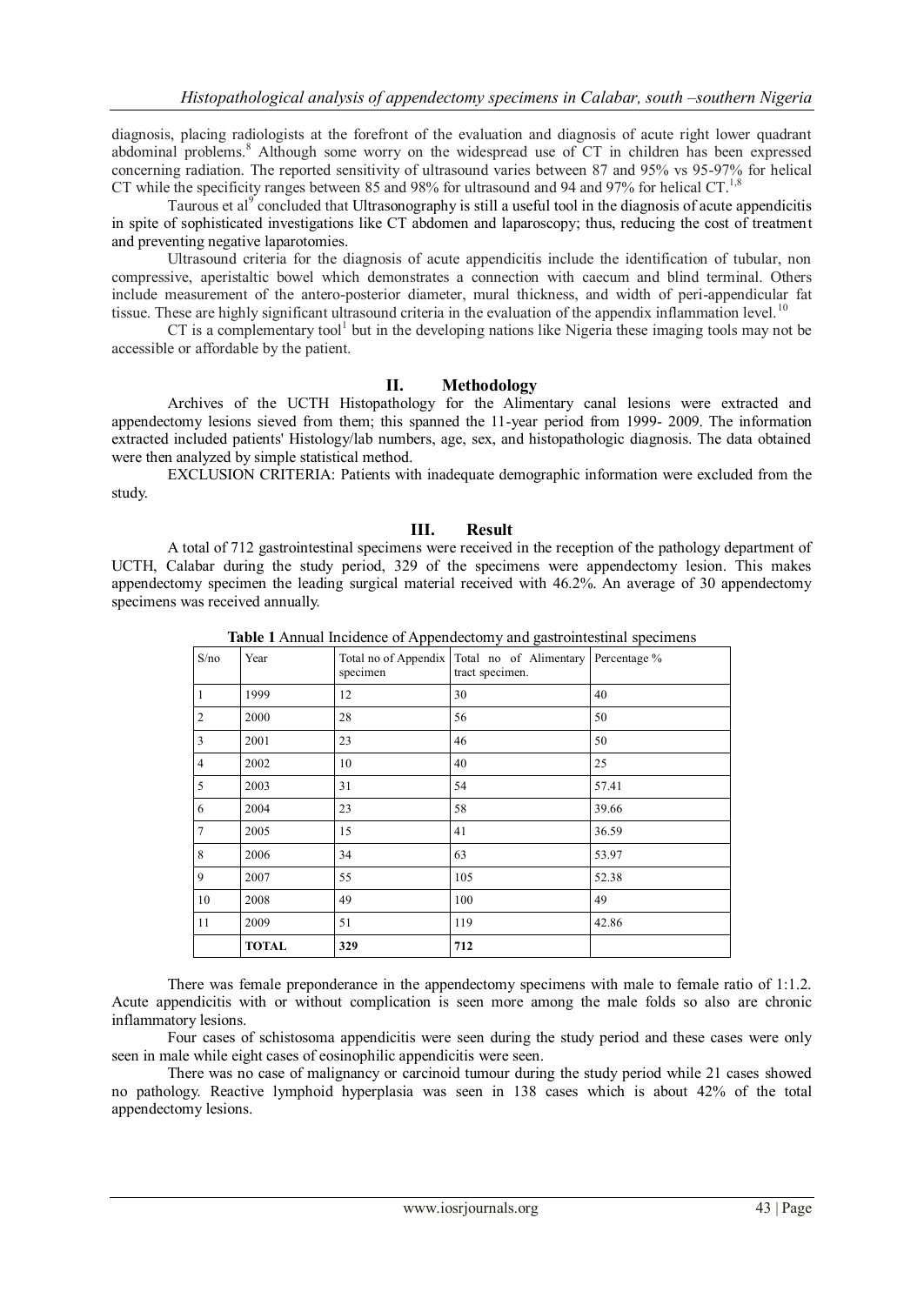| A) Inflammation                                  | Male           | Females        | Total          |
|--------------------------------------------------|----------------|----------------|----------------|
| 1) Acute                                         |                |                |                |
| 1.1 Acute appendicitis                           | 69             | 46             | 115            |
| 1.2<br>Acute<br>suppurative+peritonitis/gangrene | 18             | 14             | 32             |
|                                                  |                |                |                |
| 2)Chronic                                        |                |                |                |
| 2.1 chronic non specific                         | 5              | 3              | 8              |
| 2.2 parasitic                                    | $\overline{4}$ | $\theta$       | $\overline{4}$ |
| 2.3Eosinophilic                                  | 3              | 5              | 8              |
|                                                  |                |                |                |
| 3) Others                                        |                |                |                |
| 3.1) Neoplasia                                   | Nil            | Nil            |                |
| 3.2) Appendicial Carcinoid                       | Nil            | Nil            |                |
| 3.3) No pathological changes                     | $\overline{4}$ | 17             | 21             |
| 3.4) Lymphoid Hyperplasia                        | 45             | 93             | 138            |
| 3.5) autolysed specimen                          | 1              | $\overline{c}$ | 3              |
| <b>Total</b>                                     | 149            | 180            | 329            |

**Table 2 Pathological Changes in Appendectomy Specimens with gender distribution**

Acute appendicitis was seen more in their thirties while other lesions are seen at the lower age group. The average age of presentation for appendectomy in this study was about 28.5 years.

The 21-30 age group had the highest frequency followed by the 11-20 age group at 32.2% and 23.1% of the total number of specimens respectively. The 71-80 age group had the least frequency at 0.34%.

| Pathology            | <b>rapic 5.</b> Average Age of Freschlation<br><b>Sex</b> | Average Age |
|----------------------|-----------------------------------------------------------|-------------|
| Acute Inflammatory   | Male                                                      | 35          |
|                      | Female                                                    | 31          |
|                      |                                                           |             |
| Chronic Inflammatory | Male                                                      | 27          |
|                      | Female                                                    | 24          |
|                      |                                                           |             |
| Others               | Male                                                      | 19          |
|                      | Female                                                    | 35          |

Table 3: Average Age of Presentation



**Figure I**: Histologic section of acute suppurative appendicitis with peritonitis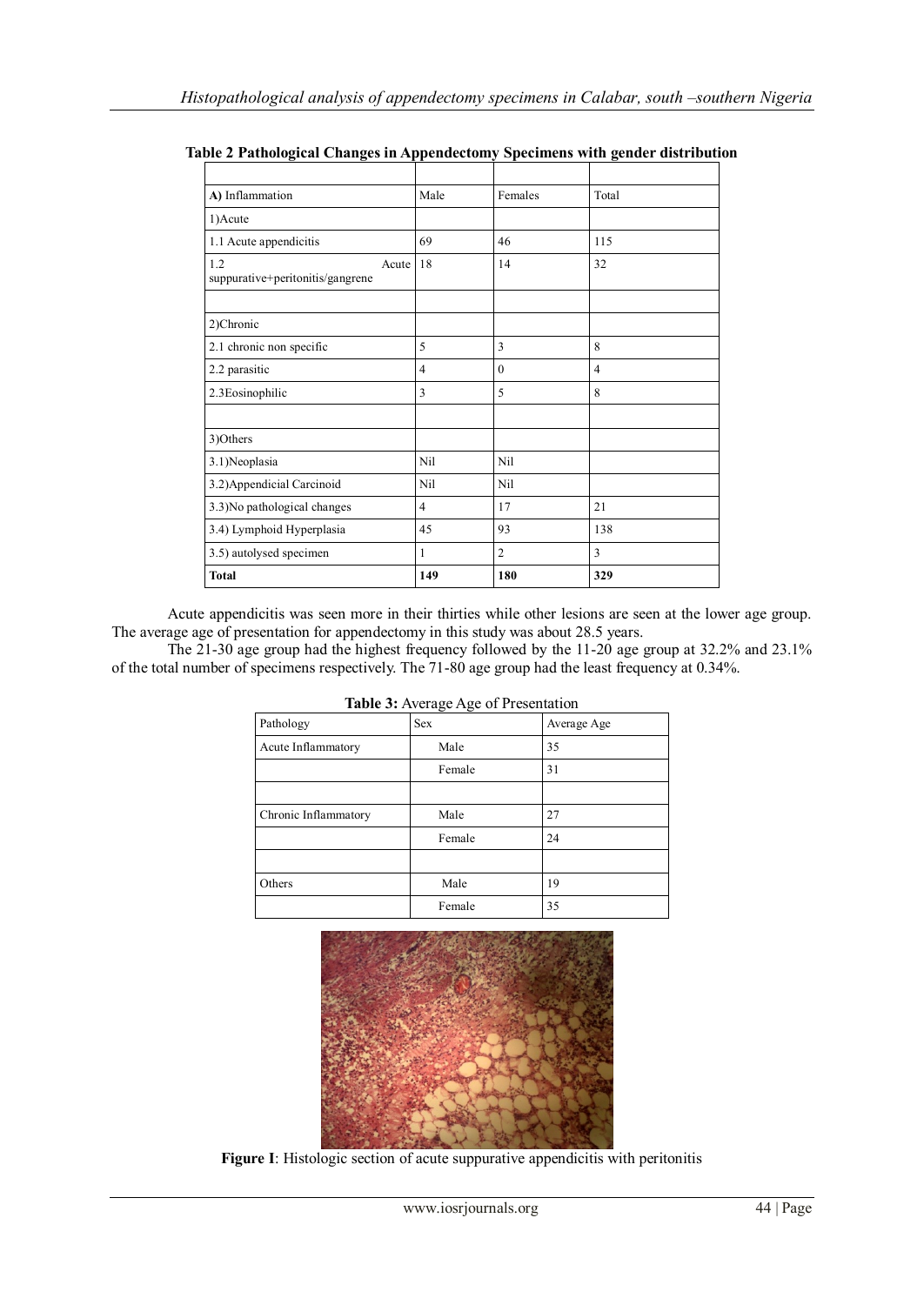Section shows a tissue with oedematous stroma, congested blood vessels and infiltration of acute inflammatory cells into the stroma. This is a section from ruptured appendix with infiltration of the inflammatory cells into the mesoappendix. The patient often present with fever, the organ is red, oedematous, and tender with loss of its function. Such conditions may be complicated with peritonitis and septicemia.



Figure II: Section of schistoma appendicitis

This is a section showing numerous ova of schistosoma haematobium with terminal spines. The ova are surrounded by chronic inflammatory cells mainly lymphocytes and eosinophils with fibrosis of the stroma.

## **IV. Discussion**

Appendicitis is the commonest abdominal surgical emergency in the UK; the lifetime risk of appendicectomy in the US has been reported at  $12.0\%$  for males and  $23.1\%$  for females  $11$ . It is second most common cause of surgical emergency among pediatric patients in Calabar  $6\sigma$  The exact aetiology is uncertain, although the most common hypothesis is of obstruction to the appendiceal lumen with secondary infection. The obstruction leads to the accumulation of mucosal secretions and multiplying resident bacteria, thus raising intraluminal and intra-mural pressure. Eventually the pressure causes venous obstruction and thrombosis of the appendicular vasculature, resulting in ischaemia. Bacteria enter the damaged mucosa, and pus forms inside and around the appendix. Ultimately, infarction and perforation occur which can lead to peritonitis, septicaemia and death. Some of the common causes of the obstruction are thought to be a faecolith, lymphoid hyperplasia and adhesions.

Appendicitis is a condition that has been seen to occur in different medical conditions such as pregnancy and has been seen to complicate vetriculoperitoneal shunt surgery for hydrocephalus due to an intracranial space occupying lesion <sup>4</sup>

In a study done among South African pupils and students aged 18-20 years, appendicectomy was very uncommon in rural Negroes  $(0.5\%)$  and periurban Negroes  $(0.9\%)$ , slightly more common in urban Negroes  $(1.4\%)$ , but very common in Caucasians (16.5%); prevalences in Coloured and Indian groups were low (1.7 and 2·9%). Rural Negroes had a far larger fibre-intake, greater frequency of defecation, and much shorter transittime; yet, in the four ethnic groups in urban areas, despite wide differences in appendicectomy-prevalence, data on these variables were similar<sup>12</sup>

A hospital based study in Kenya show male to female ratio was 1.8:l which is in contrast to this study and the earlier study done in this centre which all have female preponderance. The median age was 29 (4-71 years). Median pre -hospital delays were one day (normal appendix), one and half days (simple appendicitis), three days (perforated appendix) and six and a half days (appendical abscess). Operative findings were 14% normal appendix, 42% simple appendicitis, 22% perforated, 21 % abscess<sup>3</sup>

In a prospective study done at Ibadan, Nigeria Ninety percent of the patients were between 11-40 years of age. Male patients accounted for 54% of the cases. Students and civil servants accounted for 68%, while artisans and traders accounted for remaining cases. Low abdominal pain was present in all cases, loss of appetite in 77.7%, and previous history of abdominal pain in 76%. Abdominal tenderness was present in all the patients, rebound tenderness in 77.7%, guarding in 81.5% and Rovsings sign in 50%. In 12 cases (22%) the diagnosis was incorrect 8 of which were female patients. In 9.3% there was perforation. Wound infection and wound dehiscence occurred in 20.4% and 7.4% of the cases respectively. It is concluded from this study that acute appendicitis is commonly encountered in private Hospital. Clinical course and postoperative outcome are not different from what obtains in government medical establishments<sup>4</sup>.

The previous study done in Calabar<sup>6</sup> had Ascaris Lumbricoides as the commonest cause of parasitic infection while this study revealed that Schistomiasis is the commonest parasitic appendical inflammatory